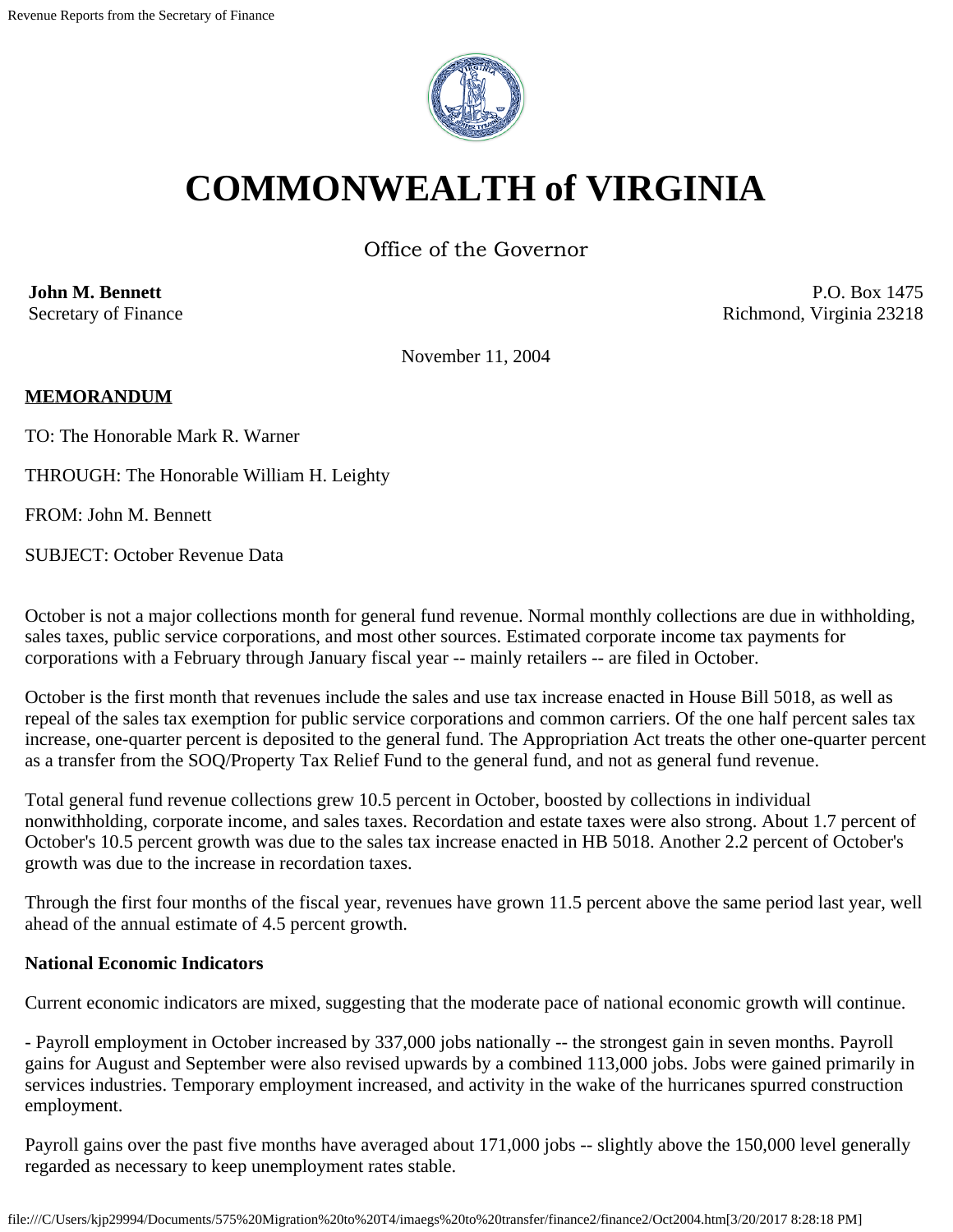- Initial claims for unemployment fell to 332,000 during the last week of October. The four-week moving average fell to 342,000, the lowest level in six weeks -- indicating that a moderate labor market expansion will continue.

- Real GDP grew 3.7 percent during the third quarter of fiscal year 2004, driven by solid growth in consumer spending and business investment. Although healthy, the real GDP rate was slightly below what had been expected for the quarter.

- The Institute of Supply Management index, which tracks manufacturing output, fell to 56.8 in October -- the third consecutive monthly decline -- indicating again that the pace of the manufacturing expansion is slowing.

- The Conference Board's index of leading indicators fell for the fourth consecutive month in September, pushing the index 0.2 percent lower than it was six months ago. The slowing growth rate in the index suggests economic growth will continue, but remain below trend.

- The Conference Board's index of consumer confidence fell 3.9 points to 92.8 in October, marking its third consecutive monthly decline. The expectations component -- particularly the outlook for the job market -- accounted for most of the decline.

#### **Virginia Economy**

In Virginia, payroll employment grew 2.2 percent in September compared to the same month last year. Northern Virginia payrolls grew 3.2 percent, while Richmond-Petersburg employment increased 1.7 percent. The slowest job growth was in the Western Region, with a 0.9 percent gain. All regions in the Commonwealth have posted consecutive gains for the last seven months.

The Virginia Leading Economic Index increased 0.3 percent in September -- its third consecutive monthly gain. Regional indices rose in Northern Virginia, Hampton Roads, Richmond-Petersburg, Roanoke, and Charlottesville. The indices for Lynchburg, Bristol, and Danville declined in September.

#### **October Revenue Collections**

Total general fund revenues grew 10.5 percent in October, driven by strong growth in individual nonwithholding taxes, corporate, and sales taxes. Unusually strong collections in estate taxes and increases in recordation taxes further boosted growth. About 3.9 percent of the 10.5 percent growth for the month was due to tax policy changes which became effective on September 1.

Year-to-date growth through October is 11.5 percent, well ahead of the estimate of 4.5 percent.

*Individual Income Tax Withholding (59% of general fund revenues):* Collections of payroll withholding taxes fell 3.4 percent in October. The timing of withholding collections makes October appear weaker than it really was.

Electronic filing has made Wednesday the most significant collections day of the week for payroll withholding. This year, October contained four Wednesdays, but is being compared to collections last October, when October included five Wednesdays.

October's weak withholding revenue balances out the overstated withholding strength reported last month, when a five-Wednesday September was compared to last year's four-Wednesday September.

Year-to-date withholding growth is 6.4 percent, ahead of the 4.6 percent growth required to meet the annual forecast, but more in line with what available indicators of employment and income growth would suggest.

*Individual Income Tax Nonwithholding (13% of general fund revenues):* October is typically a slow month for nonwithholding collections. However, revenue in October included an unusually large level of payments from compliance programs, which seems to account for much of the strength in this source. Payments in October totaled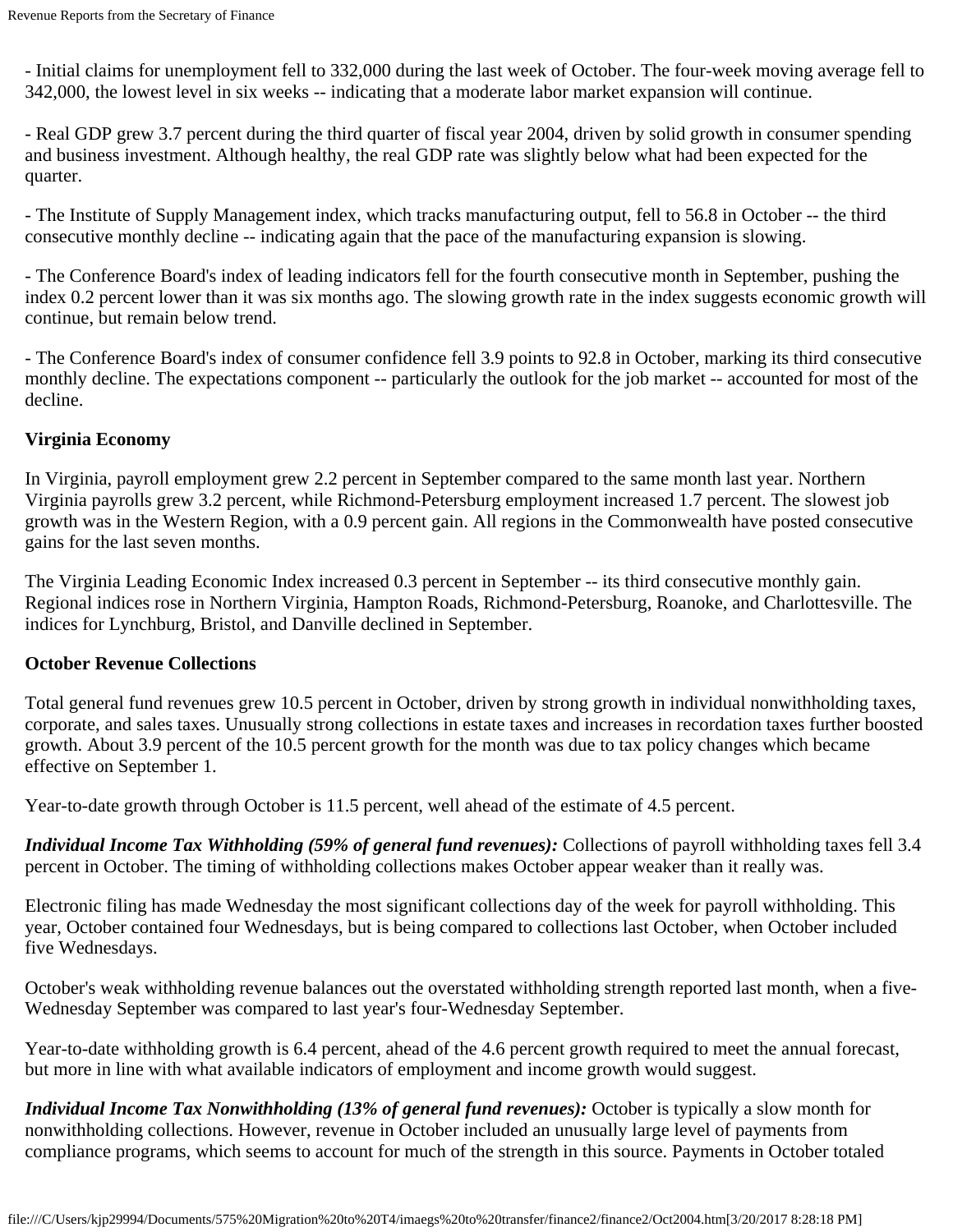\$52.6 million, compared with \$31.9 million in October of last year. Year-to-date collections in this source are up 24.5 percent, well ahead of the estimate of 6.9 percent growth.

*Individual Income Tax Refunds:* October is typically a slow month for issuing refunds. Fiscal year-to-date, \$123.2 million in refunds have been issued, compared with \$111.0 million in the same period last year. Growth of 11.0 percent exceeds the annual estimate of 3.8 percent.

*Sales Tax (23% of general fund revenues):* Collections of sales and use taxes grew 19.9 percent in October. Because October collections represent September sales, October was the first month that collections reflected the increase in the sales tax rate, which was effective September 1. Year-to-date growth of 11.0 percent is roughly tracking the forecast of 11.3 percent.

Underlying growth in sales tax collections was also strong. Adjusting for the one-quarter percent increase which is budgeted as general fund revenue, collections were up 12.3 percent for the month and 8.8 percent year-to-date.

*Corporate Income Tax (3% of general fund revenues):* October collections in corporate income tax represent estimated payments by corporations that have a fiscal year beginning in February, which mainly includes retailers. These corporations have estimated payments due in October rather than September.

October estimated payments totaled \$42.4 million, compared with \$22.6 million in October of last year. This balances out some of September's weakness in corporate collections. Taken together with September, the first estimated payment of the fiscal year is up 25.5 percent. Through the first four months of the fiscal year, corporate income tax collections grew 27.4 percent compared with the same period last year.

*Insurance Premiums Tax (3% of general fund revenues):* October is not a significant month for collections of the tax on insurance premiums, although the timing of refunds can produce large monthly swings in growth rates.

Year-to-date collections in this source are 29.9 percent above the same period last year -- ahead of the annual estimate of 8.5 percent growth. This unusually high growth rate is largely due to the fact that refunds of estimated payments went out last October, but will be sent out in November this year. About \$12 million in refunds will be issued.

## **Other Revenue Sources**

The following list provides data on October collections for other revenue sources:

|                                                | <b>Year-to-Date</b> | <b>Required to</b><br><b>Meet Estimate</b> |
|------------------------------------------------|---------------------|--------------------------------------------|
| $[ABC$ Taxes $(1.1\%$ GF revenues)             | $-1.6\%$            | $-8.7\%$                                   |
| Public Service Corporations (0.7% GF revenues) | 6.6%                | $-0.7\%$                                   |
| Interest Income (0.7% GF revenues)             | 8.9%                | 30.9%                                      |

*All Other Revenue:* All Other Revenue grew 32.4 percent in October. Two factors affected growth in this source. Collections in the largest component of all other revenue -- wills, suits, deeds and contract fees - jumped 54.8 percent with the increased recordation tax rate. Of the \$48.6 million collected in this source, \$43.3 million was recordation tax receipts. Adjusting for the rate increase, receipts actually declined by 5.2 percent.

Several large estates were also settled in October, boosting growth in All Other Revenue. In October, \$21.3 million was collected in this source, compared with \$9.5 million in October of last year.

Year-to-date, collections of All Other Revenue are 31.6 percent above the same period last year -- ahead of the estimate of a 13.1 percent decline.